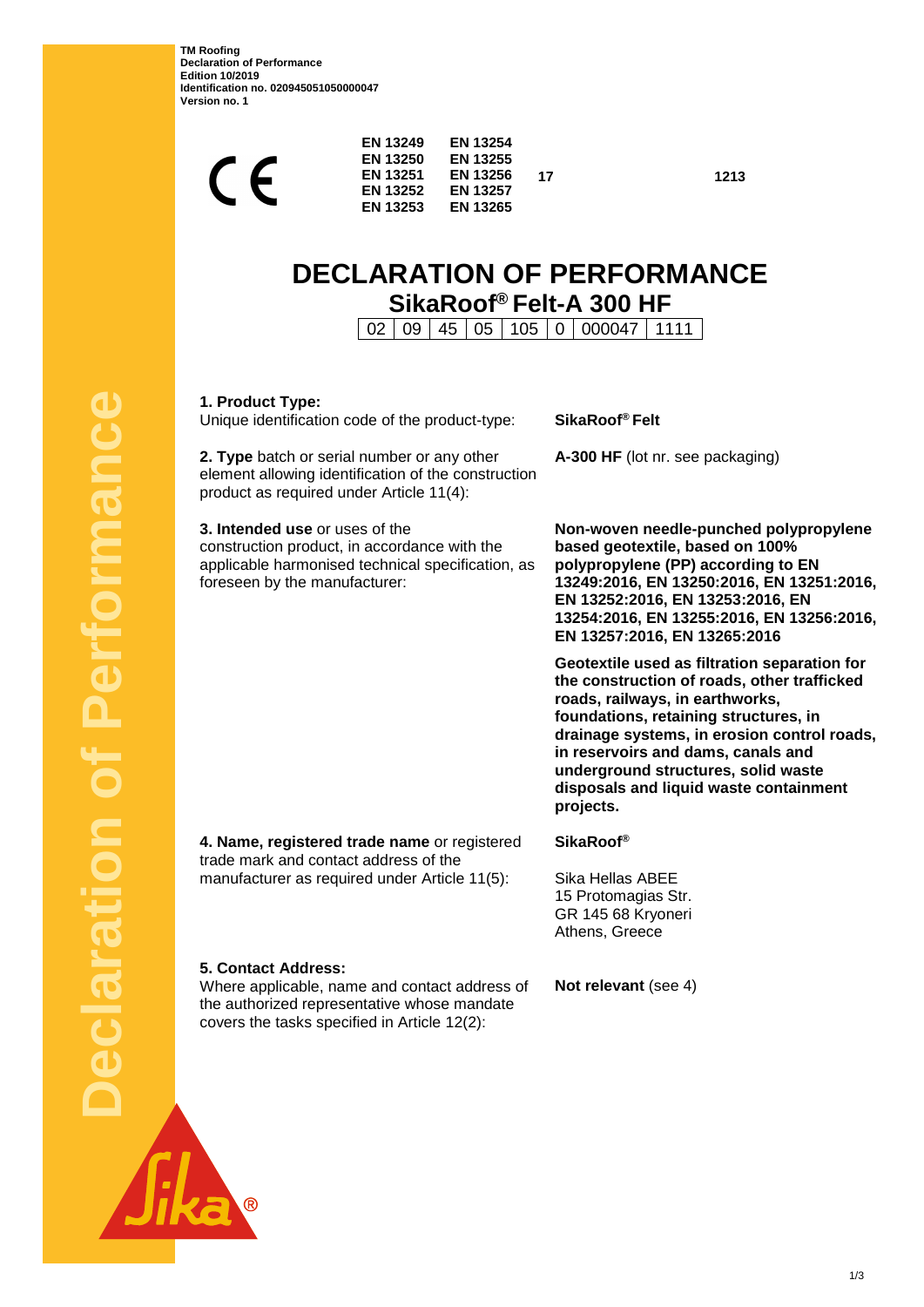## **6. AVCP:**

System or systems of assessment and verification of constancy of performance of the construction product as set out in CPR, Annex V:

#### **7. Notified body:**

In case of the declaration of performance concerning a construction product covered by a harmonised standard:

#### **System 2+**

**1213**

Notified factory production control certification body No. 1213 performed the initial inspection of the manufacturing plant and of factory production control and the continuous surveillance, assessment and evaluation of factory production control and issued the certificate of conformity of the factory production control (FPC) 7051**.**

#### **8. Notified body:**

In case of the declaration of performance concerning a construction product for which a European Technical Assessment has been issued:

## **Not relevant** (see 7)

### **9. Declared performance**

| <b>Essential</b><br>characteristics              | Performance                                                                                                                                          | <b>Test Standard</b>    | <b>Harmonized Technical</b><br><b>Specification</b>                                                                                                                    |
|--------------------------------------------------|------------------------------------------------------------------------------------------------------------------------------------------------------|-------------------------|------------------------------------------------------------------------------------------------------------------------------------------------------------------------|
| Tensile Strength,                                |                                                                                                                                                      |                         |                                                                                                                                                                        |
| transversal                                      | 24,0 kN/m (- 3,2)                                                                                                                                    | EN ISO 10319            |                                                                                                                                                                        |
| Tensile Strength,<br>longitudinal                | 21,6 kN/m (- 2,8)                                                                                                                                    | EN ISO 10319            |                                                                                                                                                                        |
| Elongation at break,<br>transversal              | 80% (±16%)                                                                                                                                           | EN ISO 10319            | EN 13249:2016<br>EN 13250:2016<br>EN 13251:2016<br>EN 13252:2016<br>EN 13253:2016<br>EN 13254:2016<br>EN 13255:2016<br>EN 13256:2016<br>EN 13257:2016<br>EN 13265:2016 |
| <b>Elongation at break,</b><br>longitudinal      | 80% (±16%)                                                                                                                                           | EN ISO 10319            |                                                                                                                                                                        |
| <b>Static Puncture (CBR</b><br>test)             | 3,700 N (-10 %)                                                                                                                                      | <b>EN ISO 12236</b>     |                                                                                                                                                                        |
| <b>Dynamic perforation</b><br>(cone drop test)   | 11.0 mm $(\pm 3)$                                                                                                                                    | EN ISO 13433            |                                                                                                                                                                        |
| <b>Pyramid puncture</b>                          |                                                                                                                                                      | EN 14574                |                                                                                                                                                                        |
| <b>Characteristic opening</b><br>size            | 80 $\mu$ m ( $\pm$ 20)                                                                                                                               | <b>EN ISO 12956</b>     |                                                                                                                                                                        |
| <b>Water permeability</b><br>normal to the plane | 57 $I(s \, m^2)$ (-18)                                                                                                                               | EN ISO 11058            |                                                                                                                                                                        |
| Water flow in the plane<br>(20 kPa, i=1)         | $7,3*10^{6}$ m <sup>2</sup> /s (-2.5 * 10 <sup>-6</sup> )                                                                                            | EN ISO 12958            |                                                                                                                                                                        |
| <b>Weathering resistance</b>                     | To be covered within 1 month<br>after installation                                                                                                   | EN 12224                |                                                                                                                                                                        |
| <b>Oxidation resistance</b>                      | Durable in natural soil with<br>4 <ph<9 and="" soil="" temperature<br=""><math>&gt;</math> 25 °C for a minimum of<br/>100 years' service life</ph<9> | EN ISO 13438,<br>met. A |                                                                                                                                                                        |
| <b>Dangerous substances</b>                      | Less than required by national<br>regulations in EU Member<br>states                                                                                 |                         |                                                                                                                                                                        |